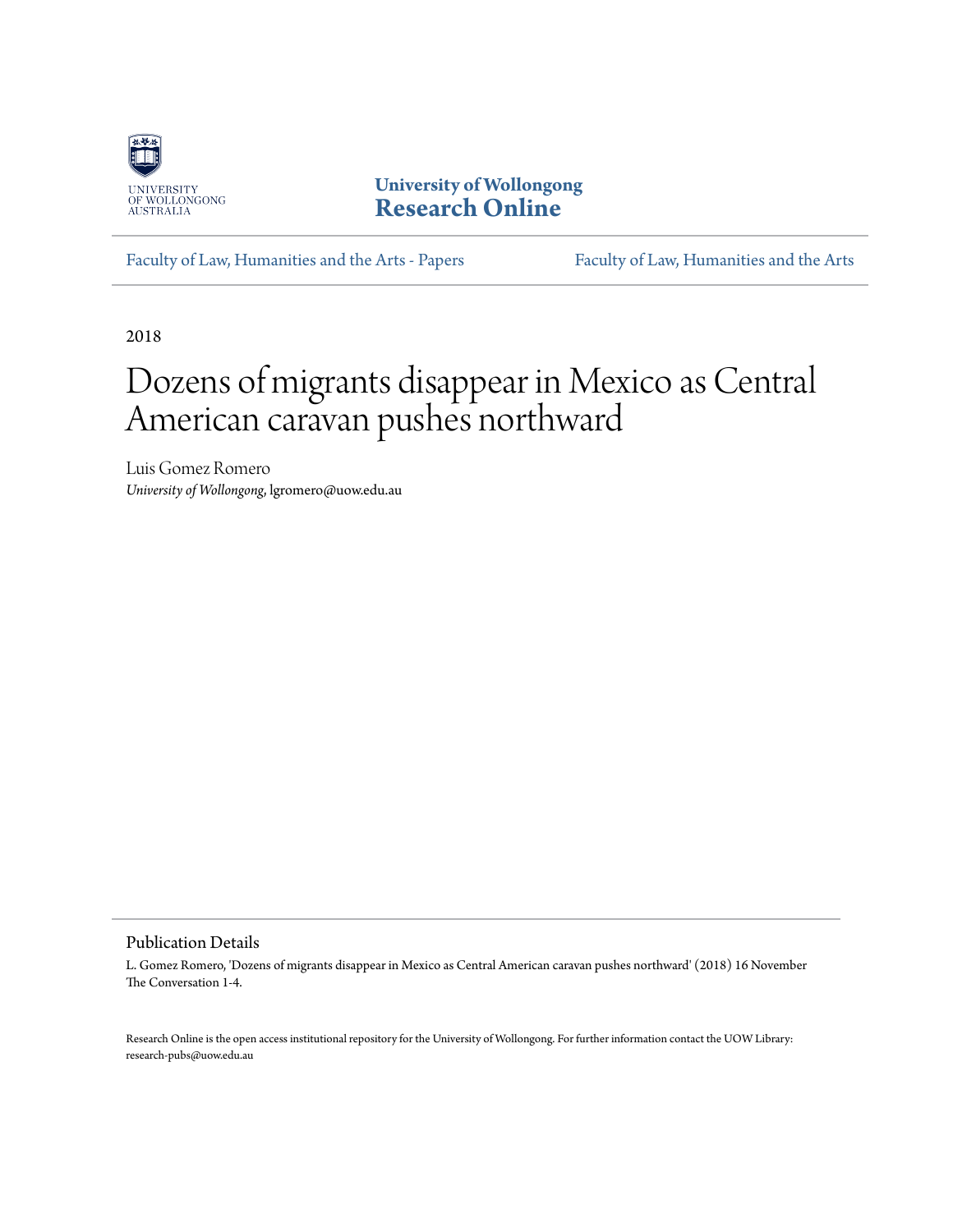## Dozens of migrants disappear in Mexico as Central American caravan pushes northward

### **Abstract**

Two trucks carrying migrants have gone missing in Veracruz, Mexico. A witness says that '65 children and seven women were sold' to a band of armed men. Other caravan members have reached the border.

### **Disciplines**

Arts and Humanities | Law

### **Publication Details**

L. Gomez Romero, 'Dozens of migrants disappear in Mexico as Central American caravan pushes northward' (2018) 16 November The Conversation 1-4.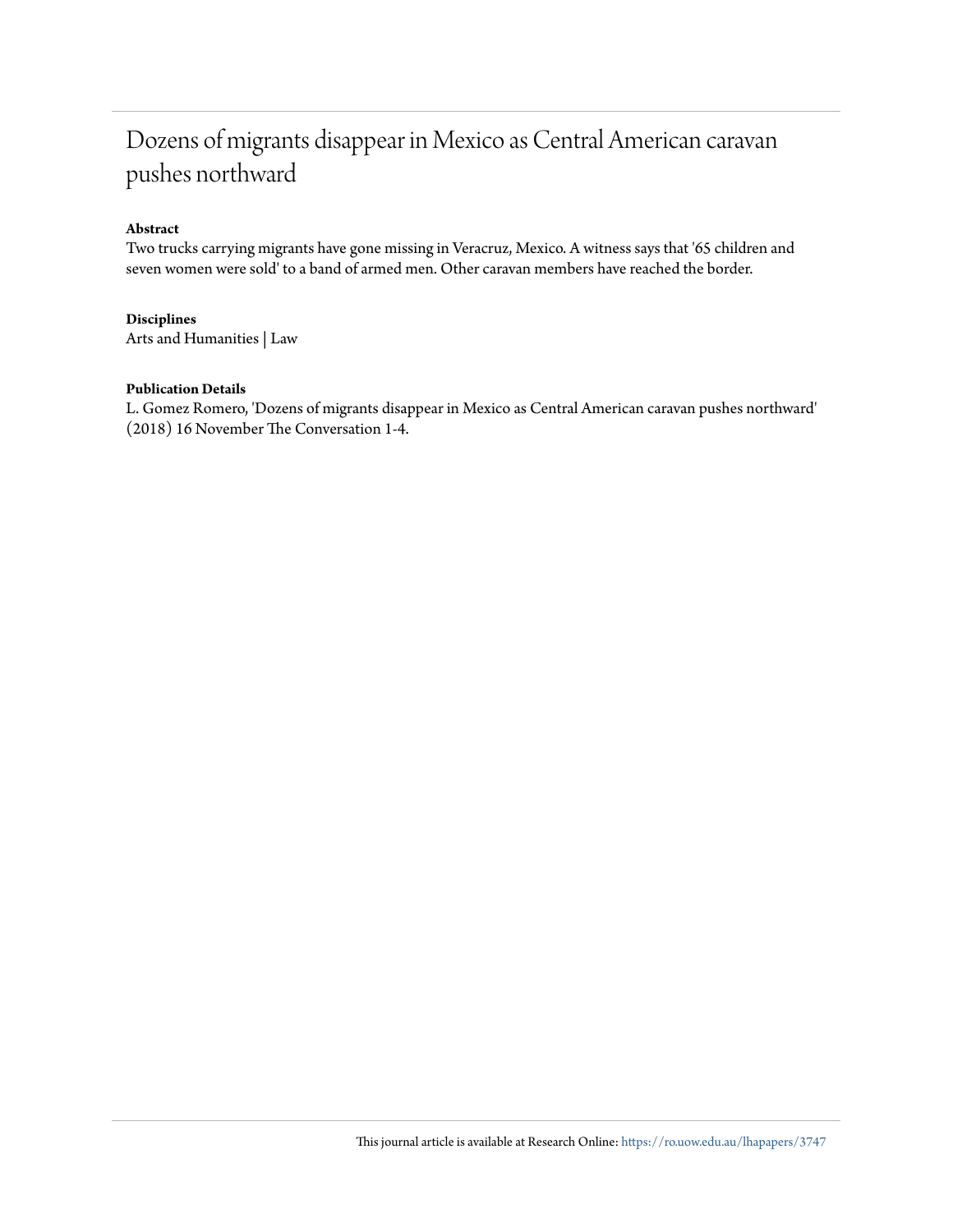

Academic rigour, journalistic flair

### **Dozens of migrants disappear in Mexico as Central American caravan pushes northward**

November 16, 2018 4.18am AEDT

Migrants travel in groups through Mexico for safety reasons. But Mexico is still one of the world's most dangerous countries. AP Photo/Rodrigo Abd

### **Dozens of migrants disappear in Mexico as Central American caravan pushes northward**

November 16, 2018 4.18am AEDT

The Hondurans who banded together last month to travel northward to the United States, fleeing gangs, corruption and poverty, were joined by other Central Americans hoping to find safety in numbers on this perilous journey.

But group travel couldn't save everyone.

Earlier this month, two trucks from the caravan disappeared in the state of Veracruz, Mexico. One person who escaped told officials that about "65 children and seven women were sold" by the driver to a group of armed men.

Mexican authorities are searching for the migrants, but history shows that people missing for more than 24 hours are rarely found in Mexico – alive or at all.

#### **Mexico's ambiguous welcome**

An average of 12 people disappear each day in Mexico. Most are victims of a raging three-way war among the Mexican armed forces, organized crime and drug cartels.

The military crackdown on criminal activity has actually escalated violence in Mexico since operations began in 2006, my research and other security studies show.

Nearly 22,000 people were murdered in Mexico in the first eight months of this year, a dismal record in one of the world's deadliest places.

Central Americans fleeing similarly rampant violence back home confront those risks and others on their journey to the United States. Doctors Without Borders found that over two-thirds of migrants surveyed in Mexico in 2014 experienced violence en route. One-third of women had been sexually abused.

Mexico's security crisis may explain why so few caravan members want to stay there.

In response to President Donald Trump's demands that Mexico "stop this onslaught," Mexican President Enrique Peña Nieto announced that migrants who applied for asylum at Mexico's southern border would be given shelter, medical attention, schooling and jobs.

About 1,700 of the estimated 5,000 caravan members took him up on the offer.

**Author**



**Luis Gómez Romero** Senior Lecturer in Human Rights, Constitutional Law and Legal Theory, University of Wollongong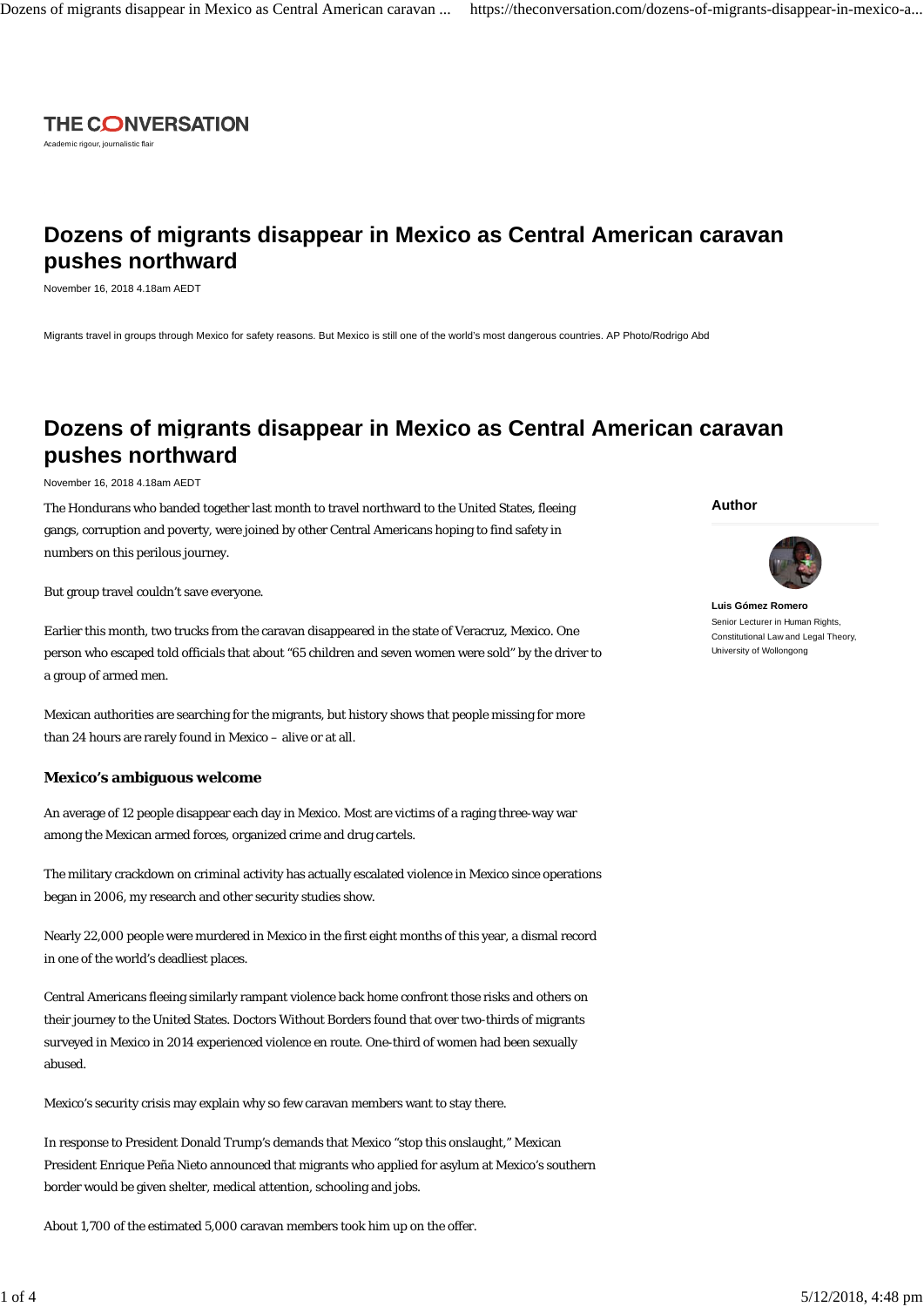Meanwhile, everyday Mexicans are greeting the migrants as they pass through their towns, donating food, clothing, lodging and transport.

A recent poll shows that 51 percent of Mexicans support the caravan. Thirty-three percent of respondents, many of them affluent members of Mexico's urban middle class, want the migrants to go back to Central America.



Two trucks carrying an estimated 80 migrants went missing in Mexico in early November. AP Photo/Marco Ugarte

#### **Asylum overload**

Mexican law, which allows eligible asylum seekers to both request and be granted asylum, exceeds international standards on the rights of migrants.

But reality in Mexico often falls short of the law.

The Mexican Refugee Assistance Commission is supposed to process asylum applications in 45 days. But its offices in Mexico City were damaged by last year's earthquake, forcing the already overstretched and underfunded agency to suspend processing of open asylum claims for months.

Meanwhile, new applications for asylum in Mexico continued to pour in – a record 14,596 were filed last year. The processing backlog is now two years.

During that period of legal limbo, asylum seekers cannot work, attend school or fully access Mexico's public health system. President-elect Andrés Manuel López Obrador, who takes office on Dec. 1, says he will offer Central American migrants temporary working visas while their claims are processed.

Anti-caravan posts on social media accuse migrants of taking Mexican jobs and violating Mexico's sovereignty, using nativist language similar to that seen in the United States.

Mexico City, which in 2017 declared itself to be a sanctuary city, nonetheless put thousands of caravan members up in a stadium staffed by medical teams and humanitarian groups.

### **Militarizing the US-Mexico border**

The first Central Americans from the caravan are now arriving at the U.S.-Mexico border, where they face a far less warm reception.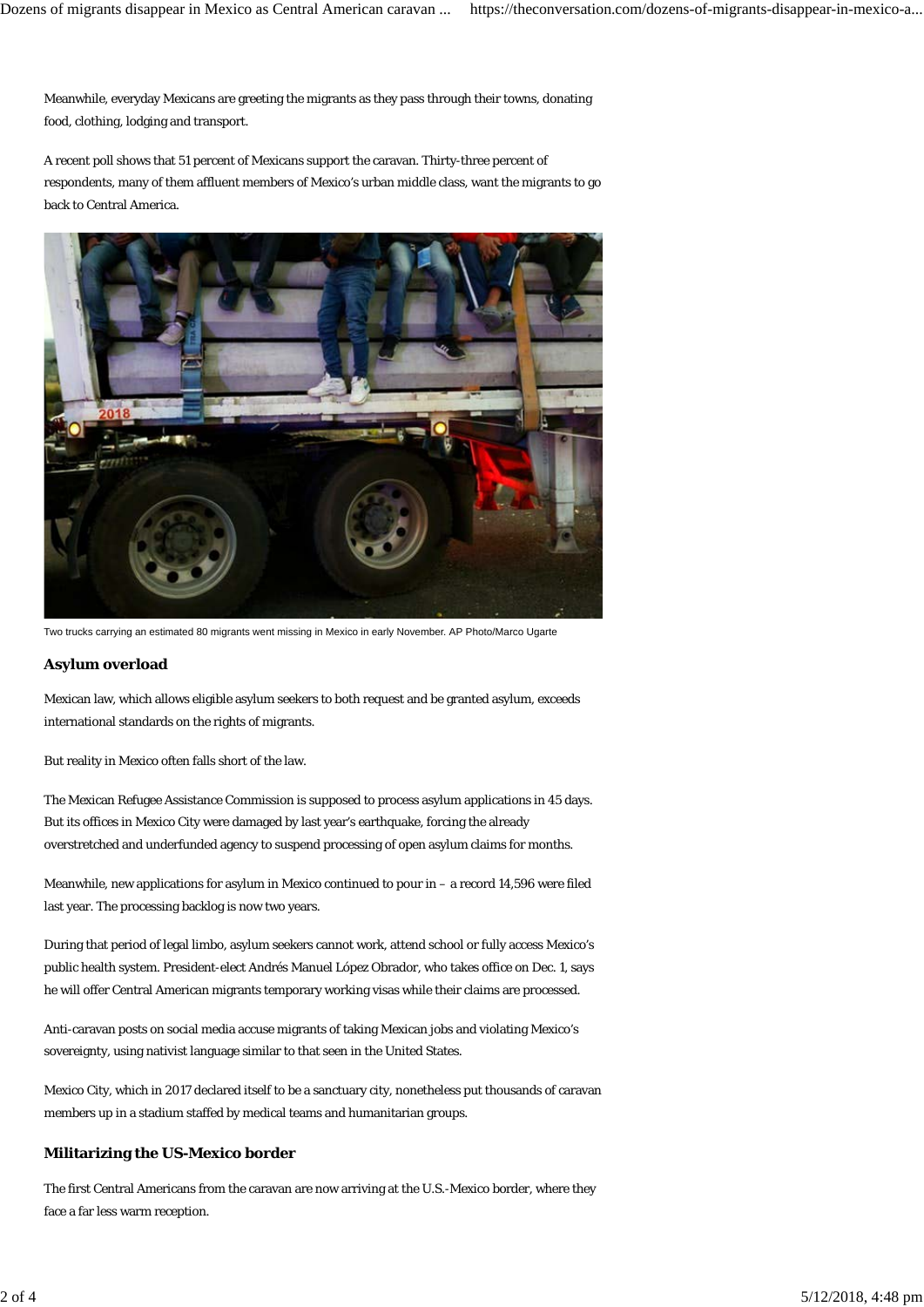Calling the caravan an "invasion," President Trump has ordered the deployment of over 5,000 troops to the border.

U.S. law prohibits the use of the armed forces to enforce domestic laws without specific congressional authorization. That means the troops can only support border agents in deterring migrants.

But Trump's decision still has symbolic power. This is the first time in over a century that military troops have been summoned to defend the U.S.-Mexico border.

The last deployment occurred during the Mexican Revolution.

On March 9, 1916, a small band of revolutionaries led by Francisco "Pancho" Villa invaded Columbus, New Mexico.



After Mexican revolutionary Pancho Villa attacked Columbus, New Mexico, President Woodrow Wilson sent troops to the border – and into Mexican territory. United States Air Force

Officially, the group assaulted the border city in retaliation for then-President Woodrow Wilson's support of Venustiano Carranza, Villa's political rival. Villa also had a personal vendetta against Sam Ravel, a local man who had swindled money from him.

President Wilson responded by summoning General John J. Pershing, who assembled a force of 6,000 U.S. troops to chase Villa deep inside Mexico's northern territory. Pershing's "punitive expedition" returned in early 1917 after failing to capture the revolutionary leader.

### **No relief at the border**

Central Americans who reach the militarized United States border can still apply for asylum there, despite President Trump's recent executive order limiting where they may do so. But they face stiff odds.